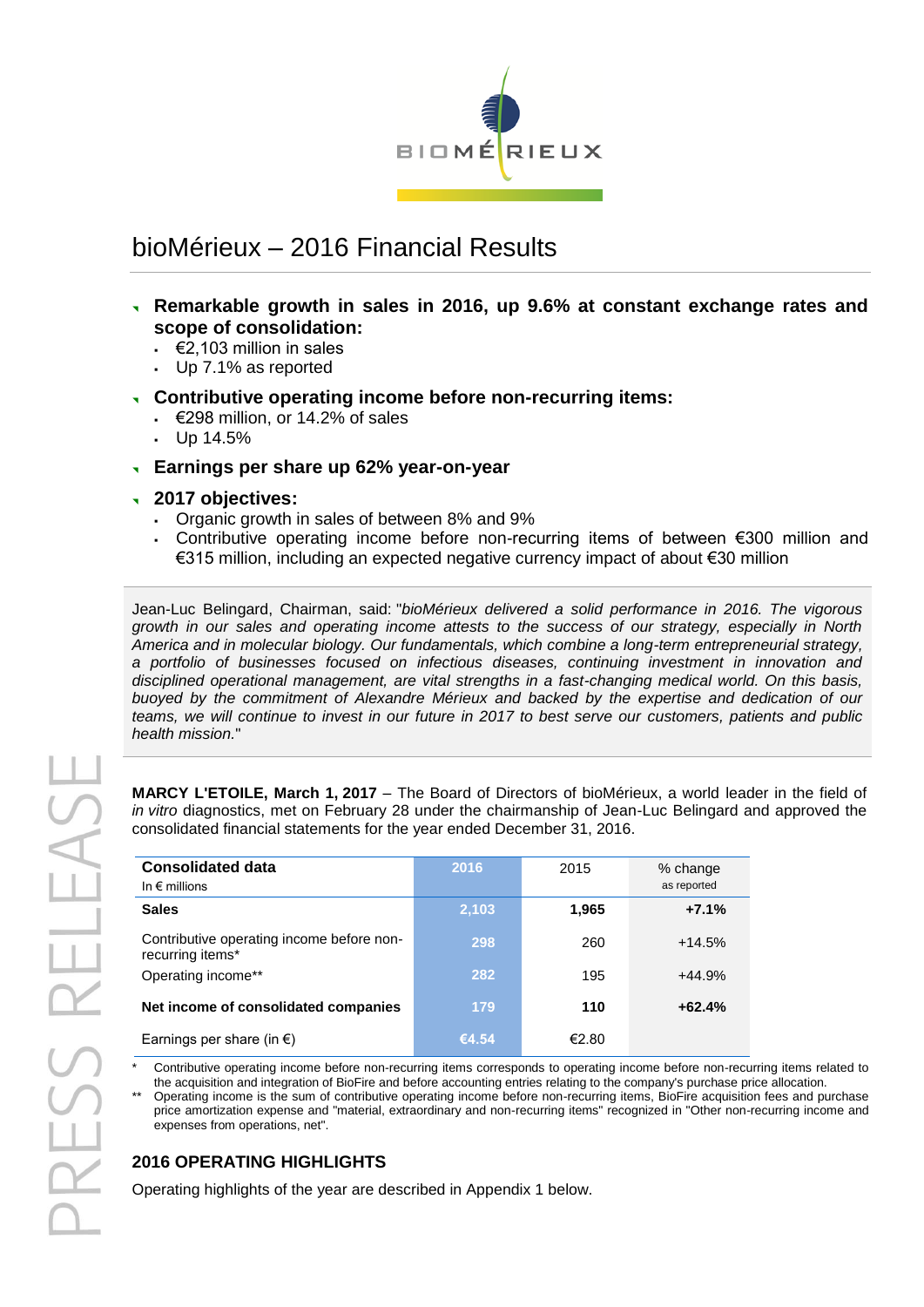## **FINANCIAL RESULTS**

## Sales<sup>1</sup>

Consolidated sales amounted to €2,103 million in 2016, versus €1,965 million in 2015. Year-on-year organic sales growth (i.e., at constant exchange rates and scope of consolidation) outperformed objectives at 9.6%, lifted by an acceleration of around 500bp from FilmArray® sales. In a volatile currency environment, reported sales growth came to 7.1%, held back by a negative currency effect of around €33 million, as well as the change in scope resulting primarily from the deconsolidation of bioTheranostics as of January 1, 2016.

| <b>Analysis of sales</b><br>In $\epsilon$ millions                     |        |         |
|------------------------------------------------------------------------|--------|---------|
| Sales - Twelve months ended December 31, 2015                          | 1,965  |         |
| Currency effect                                                        | (33.2) | $-1.7%$ |
| Organic growth (at constant exchange rates and scope of consolidation) | 186.1  | $+9.6%$ |
| Changes in scope of consolidation*                                     | (14.3) | $-0.7%$ |
| Sales - Twelve months ended December 31, 2016                          | 2,103  | $+7.1%$ |

Deconsolidation of bioTheranostics and consolidation of Applied Maths as of January 1, 2016. Consolidation of Hyglos as of June 1, 2016.

An analysis of sales growth by region and by application is presented in Appendix 2.

## Consolidated income statement

#### **Gross profit**

-

Gross profit for the year stood at €1,101 million or 52.3% of sales, up significantly from 50.3% the year before. The rise in gross margin was led mainly by:

- an improved product mix, with a higher proportion of reagent sales in 2016 coupled with growth in the FilmArray® line,
- by U.S. operations, which saw action plans stabilize relating to Quality System improvements at industrial sites and a moratorium on the Medical Device Excise Tax.

These factors more than offset the impact of the new model for re-invoicing intra-group IT costs (see Appendix 3), impairment of certain technologies and industrial facilities, and the increase in depreciation charged against placed instruments at customer locations.

#### **Contributive operating income before non-recurring items**

Contributive operating income before non-recurring items came in at €298 million for 2016 (2015: €260 million), representing robust 14.5% growth even as efforts continued to secure the Group's future development. Contributive operating income before non-recurring items as a percentage of sales was significantly higher, at 14.2% versus 13.2% in 2015, mainly reflecting the rise in gross margin.

- **Selling, general and administrative expenses** amounted to €570 million, or 27.1% of sales, compared with €529 million, or 26.9% of sales, in 2015. The improvement in this item related to the deconsolidation of bioTheranostics was more than offset by efforts to roll out the FilmArray® line, and by the provision recognized in respect of the potential application of the *Manovra Sanita<sup>2</sup>* law in Italy.
- **R&D expenses** amounted to €272 million in 2016, or 12.9% of sales, up from €239 million, or 12.2% of sales in 2015. The increase in R&D expenses was due to additional efforts to develop the FilmArray<sup>®</sup> line, the impairment of certain technologies, and the impact of the new model for reinvoicing intra-group IT costs.
- **Research tax credits** and **grants** came to €24 million for the year, versus €25 million in 2015.
- **Other operating income**, which mainly comprises net income from royalties, totaled €15 million for the year, on a relative par with the €14 million reported in 2015. The Company expects to see a sharp drop in royalty income in 2017 due mainly to the expiration of certain patents in 2016.

<sup>1</sup> The full business review for the year ended December 31, 2016 may be found at [www.biomerieux-finance.com](http://www.biomerieux-finance.com/).

<sup>2</sup> Under the *Manovra Sanita* law, industry players will be liable for a portion of the deficit of Italian health institutions.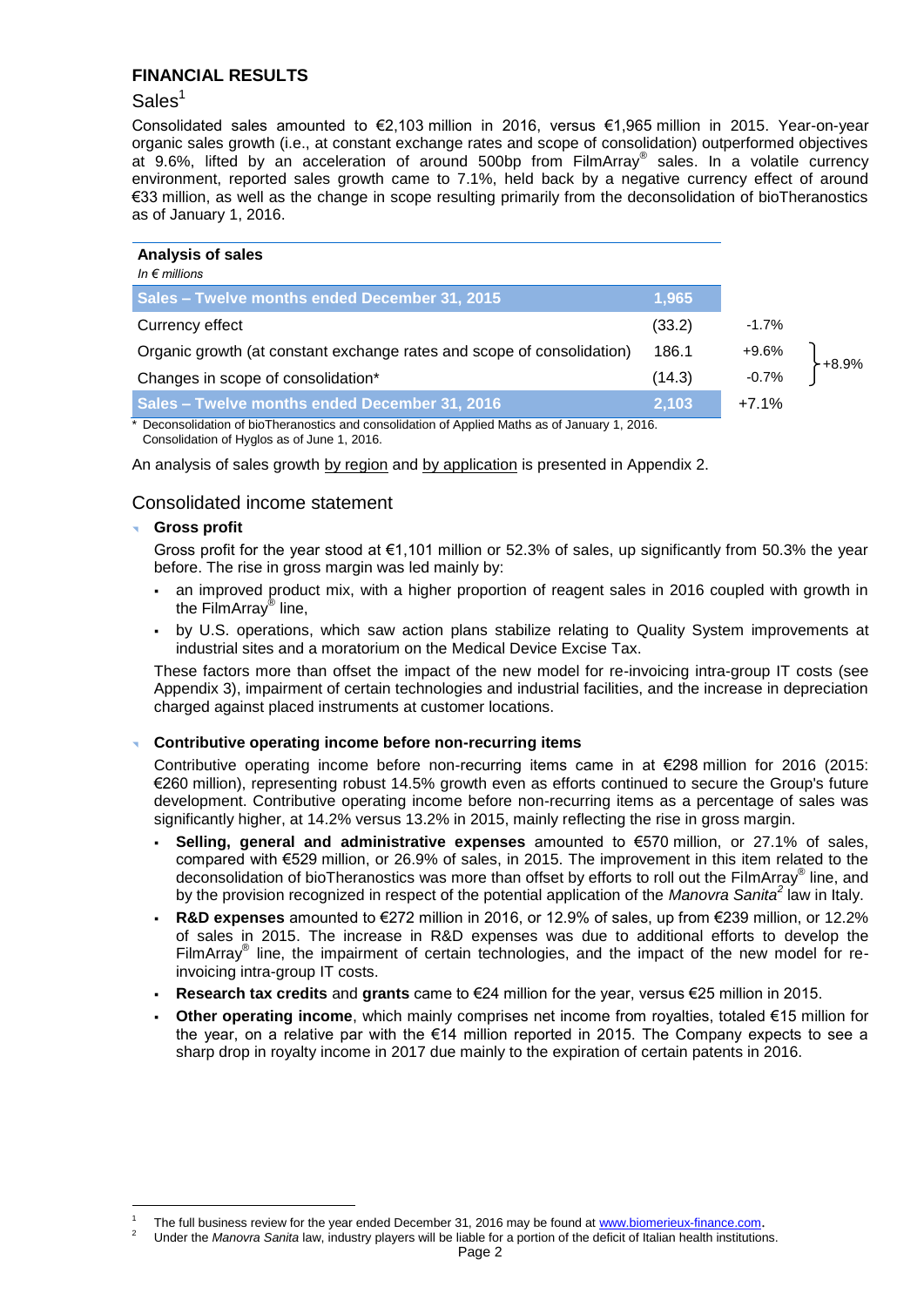#### **Operating income**

BioFire acquisition expenses totaled €25 million in 2016 versus €32 million one year earlier. These expenses included:

- €19 million in depreciation/amortization charged against assets valued at the acquisition date (stable year-on-year),
- the remaining balance of the key employee retention plan set up at the time of the acquisition, representing €7 million in 2016 compared with €13 million in 2015, when the provision covered the full post-acquisition period.

The deconsolidation of bioTheranostics following the private equity financing deal signed in 2015 and completed in early 2016, led to the recognition of an expected €10 million non-recurring gain in 2016, linked mainly to the reversal of the corresponding translation adjustments in the income statement.

As a result, **operating income** ended the year at €282 million, up 45% on the €195 million reported in 2015.

#### **Net income of consolidated companies**

**Net financial expense** amounted to €23 million in 2016, compared with €18 million in the prior year.

- **Cost of debt** fell to €18 million from €25 million in 2015, as interest expense on financing remained stable but the fair value of interest rate hedges rose.
- **Other financial expenses** were recognized for a total amount of €6 million in 2016, whereas other financial income of €6 million was reported in 2015, including a capital gain on the sale of a minority interest. Apart from the absence of any such capital gain in 2016, the rise in other financial expenses chiefly reflected the increase in the cost of currency hedging instruments following the decline in euro interest rates, along with the accrual of provisions for late-payment interest in connection with certain disputes.

The Group's **effective tax rate** at December 31, 2016 stood at 30.8% versus 37.4% at end-2015. The decrease in the effective tax rate in 2016 reflects the recognition of non-recurring items, including the deconsolidation of bioTheranostics which generated non-taxable income in the year (see above), after a sharply negative impact in 2015, as well as the impact of tax disputes for a net amount of €6.5 million. The lower effective tax rate was also attributable to the decrease in the tax rate in France from 38% in 2015 to 34.4% in 2016, offset by the diminishing favorable impacts of certain tax credits recognized within operating items (namely research tax credits). Excluding these one-off items, the recurring effective tax rate would have been around 28%, with taxable earnings in the United States accounting for a growing proportion of the total, compared with 26% in 2015, which had been boosted by the positive impact of tax credit claims in respect of prior years.

**Net income of consolidated companies** jumped 62% year-on-year to €179 million in 2016, up from €110 million in 2015.

#### Cash management and finance

#### **Net cash from operating activities**

-

Net cash from operating activities ended the year at €336 million, up €26 million or 8.3% on 2015.

**EBITDA<sup>3</sup>** rose a sharp 16.0% to €441 million in 2016 from €380 million in 2015, reflecting the increase in contributive operating income before non-recurring items and net additions to depreciation and amortization of operating items as well as operating provisions.

Against the backdrop of robust earnings growth, **working capital requirement** rose by €33 million in 2016 (up €37 million in 2015), under the combined impact of the following factors:

- Trade receivables was up just €10 million year-on-year despite the sharp rise in business, thanks to strict management of payment collection periods. In 2015, trade receivables had fallen €16 million, mainly reflecting exceptional inflow behavior in southern European countries.
- Trade payables remained virtually stable, whereas they decreased by  $\epsilon$ 17 million in 2015.
- The increase in inventories represented €41 million, close to the 2015 figure despite the growth in business.
- Other operating working capital components fell by €22 million in 2016 compared with a decrease of only €5 million in the prior year.

EBITDA corresponds to the aggregate of contributive operating income before non-recurring items, and operating depreciation and amortization.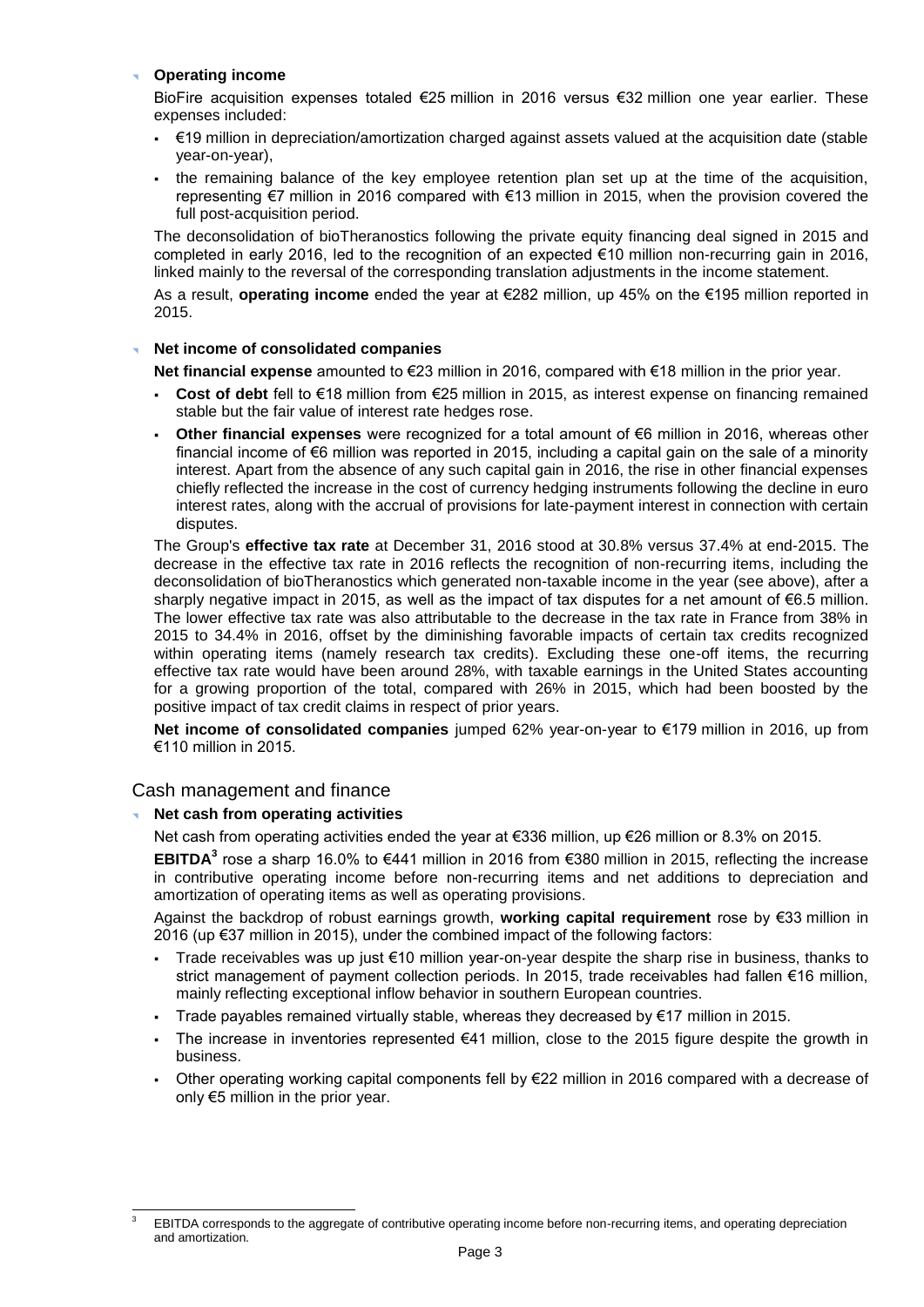**Income tax paid** amounted to €81 million, a sharp rise on the €30 million paid in 2015 following the removal of bioTheranostics from the U.S. tax consolidation group and the utilization of BioFire's tax loss carryforwards.

#### **Net cash used in investing activities**

As expected, **capital expenditure** outlays rose significantly in 2016, to €233 million – with the lease financing arranged to fund the extension of the Mary l'Etoile site adding a further €44 million – compared with capex of €208 million in 2015. The increase reflects the simultaneous implementation of major capital projects designed to increase capacity at several of the Group's production sites, most of which were completed in 2016.

In light of this sustained capital expenditure drive, **free cash flow<sup>4</sup>** ended the year at €85 million, versus €102 million in 2015.

Purchases of non-current financial assets, net of disposals, amounted to €30 million, up from €18 million in 2015. The amount for 2016 includes €17 million for the deconsolidation of cash relating to bioTheranostics and to a microplates joint venture.

#### **Net cash used in financing activities**

Net cash used in financing activities totaled €52 million versus €62 million in the prior-year period. In June 2016, the Company paid €39.5 million in dividends, unchanged from the 2015 dividend, and bought back shares for €14 million under the share buyback program, compared with €1 million the previous year.

#### **Net debt**

Consolidated **net debt** amounted to €275 million at December 31, 2016, versus €219 million at December 31, 2015.

The Company has issued €300 million in bonds maturing in October 2020, and holds an undrawn syndicated line of credit. The terms of this credit facility were revised in January 2017 (see "Subsequent events" below).

## **DIVIDEND**

The Board of Directors will recommend that shareholders at the Annual Meeting on May 30 approve a **dividend of €1.00 per share**, unchanged from the dividend paid the previous year. This would represent a total payout of €39.5 million, to be paid on June 8, 2017.

#### **SUBSEQUENT EVENTS**

 **bioMérieux and Banyan Biomarkers partner to develop, validate and market biomarkers for traumatic brain injuries**

On January 19, 2017, bioMérieux and Banyan Biomarkers, an innovative biomarkers company specializing in traumatic brain injuries, announced that they had entered into a partnership. Under the terms of the agreement, bioMérieux obtains the rights to develop and market Banyan's proprietary tests worldwide for use on the VIDAS® platform in the field of *in vitro* diagnostics.

 **VIDAS® B•R•A•H•M•S PCT™ becomes the first procalcitonin test to receive FDA clearance to help encourage appropriate use of antibiotics in respiratory infections or sepsis**

On February 24, 2017, bioMérieux received 510(k) clearance from the U.S. Food and Drug Administration (FDA) for expanded use of its VIDAS<sup>®</sup> B•R•A•H•M•S PCT™ test for two common clinical situations: lower respiratory tract infections and sepsis. In the case of patients suffering from lower respiratory tract infections, the VIDAS<sup>®</sup> B•R•A•H•M•S PCT™ test will help doctors make the decision to safely reduce the use of antibiotics. In the case of sepsis patients, the VIDAS<sup>®</sup> B•R•A•H•M•S PCT™ test will enable physicians to decide when treatment with antibiotics can be safely discontinued. Use of the VIDAS<sup>®</sup> B•R•A•H•M•S PCT™ test in such situations will help limit inappropriate and ineffective use of antibiotics and thereby avoid the associated side-effects and, over the longer term, slow or even prevent the emergence of resistant bacteria.

 $\overline{a}$ 4 Free cash flow corresponds to cash generated from operations, net of cash used in investing activities.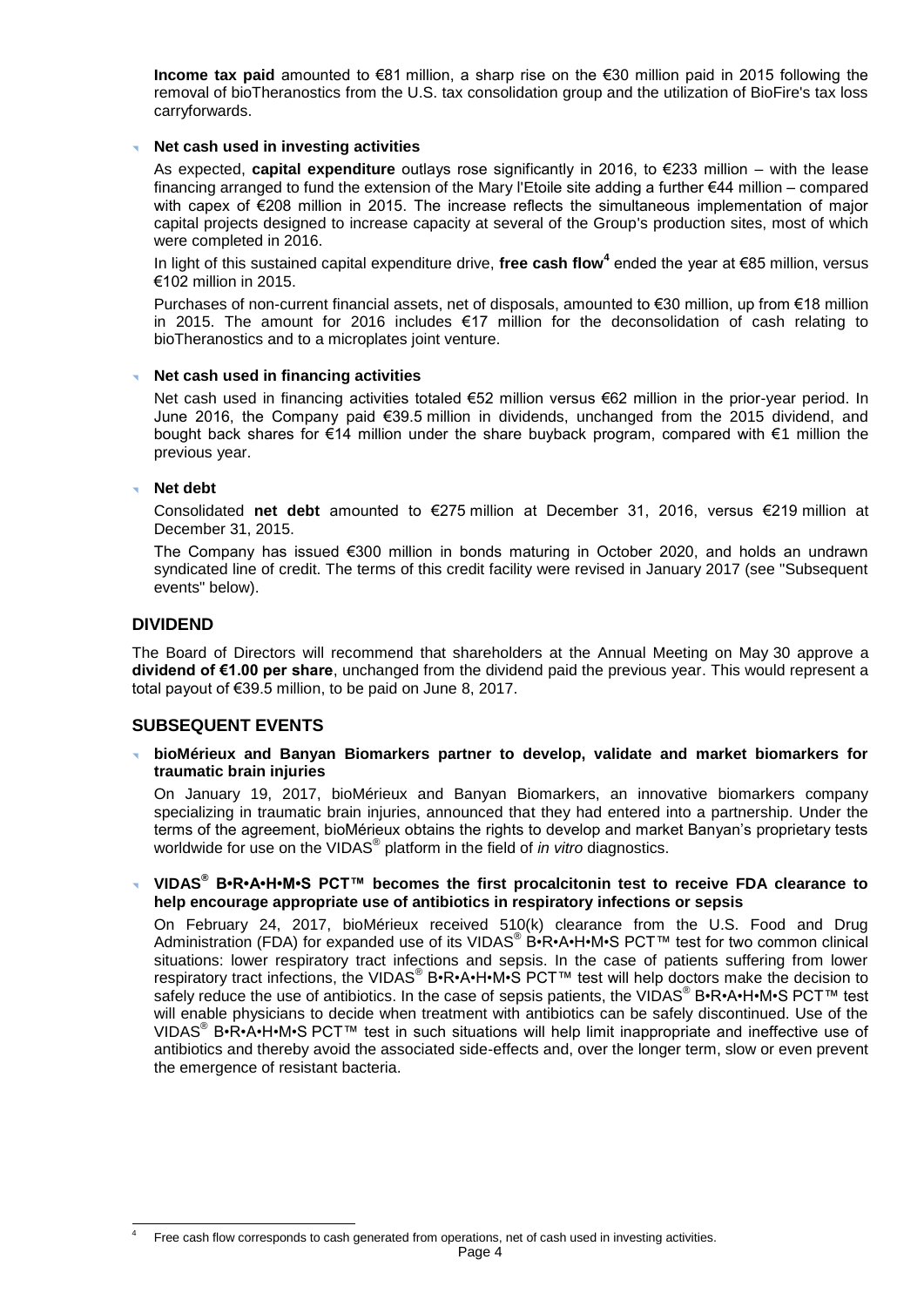#### **Signature of an addendum to the credit facility agreement**

On January 26, 2017, the Group signed an addendum to this agreement increasing the cap on its syndicated credit facility to €500 million and extending its maturity through to January 26, 2022, with options to extend the facility for two additional years.

#### **2017 OBJECTIVES**

**Organic growth** in bioMérieux sales in 2017 should be on a par with 2016, between **8% and 9%** at constant exchange rates and scope of consolidation.

The Company expects a significant negative currency impact on its sales (about €50 million) and its operating income (about €30 million) for 2017 owing primarily to volatility in emerging market currencies.

In light of the above, bioMérieux is anticipating **contributive operating income before non-recurring items** of between **€300 million and €315 million**. This also takes into account:

- A rise in R&D expenses, which could represent over 13.5% of sales, due mainly to development of the **FilmArray®** line. In this way, bioMérieux intends to sustain its leading position in the emerging fast-growing market for syndromic infectious disease molecular testing.
- A fall in other operating income, particularly royalty income, owing to the expiration of certain patents in 2016.

The Company also expects its **industrial capital expenditure** to slow significantly in 2017, to represent around 9% to 10% of sales, following the completion of certain industrial projects carried out over the last two years.

Alexandre Mérieux, Chief Executive Officer, said: "*In 2017, bioMérieux aims to sustain the momentum enjoyed in 2016. Initiatives to improve our operating performance are beginning to pay off, but could be offset by foreign exchange volatility which is likely to weigh more heavily on results. Ideally positioned to meet public health challenges relating to infectious diseases, bioMérieux will step up its research and*  innovation spending to sharpen its strategic focus on molecular biology and clinical and industrial *microbiology, providing a solid foundation for the Group's expansion going forward.*"

#### **INVESTOR CALENDAR**

Annual General Meeting: May 30, 2017

First-quarter 2017 sales: April 20, 2017, before start of trading Second-quarter 2017 sales: July 20, 2017, before start of trading First-half 2017 results August 30, 2017, before start of trading Third-quarter 2017 sales: October 18, 2017, before start of trading

*The above forward-looking statements are based, entirely or partially, on assessments or judgments that may change or be modified, due to uncertainties and risks related to the Company's economic, financial, regulatory and competitive environment, notably those described in the 2015 Registration Document. Accordingly, the Company cannot give any assurance nor make any representation as to whether the objectives will be met. The Company does not undertake to update or otherwise revise any forecasts or objectives presented herein, except in compliance with the disclosure obligations applicable to companies whose shares are listed on a stock exchange.*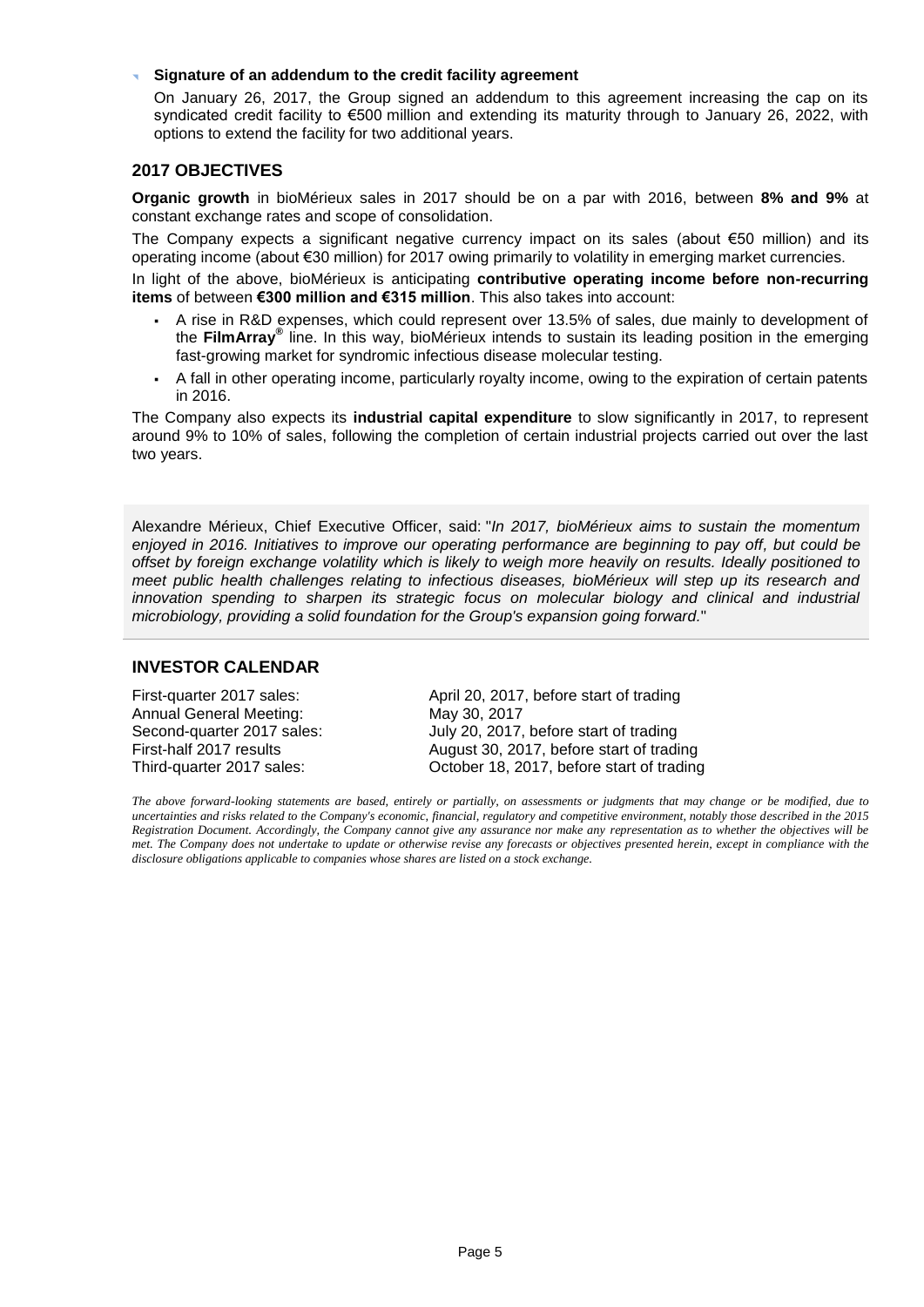## **ABOUT BIOMÉRIEUX**

#### *Pioneering Diagnostics*

A world leader in the field of *in vitro* diagnostics for over 50 years, bioMérieux is present in more than 150 countries through 42 subsidiaries and a large network of distributors. In 2016, revenues reached €2,103 million, with over 90% of sales outside of France.

bioMérieux provides diagnostic solutions (reagents, instruments, software) which determine the source of disease and contamination to improve patient health and ensure consumer safety. Its products are mainly used for diagnosing infectious diseases. They are also used for detecting microorganisms in agri-food, pharmaceutical and cosmetic products.

bioMérieux is listed on the Euronext Paris stock market (Symbol: BIM/Reuters: BIOX.PA/Bloomberg: BIM.FP – ISIN: FR0010096479). Corporate website: [www.biomerieux.com.](http://www.biomerieux.com/) Investor website: [www.biomerieux-finance.com](http://www.biomerieux-finance.com/)

## **CONTACTS**

#### *Investor Relations*

**bioMérieux** Sylvain Morgeau Tel.: +33 (0)4 78 87 22 37 [investor.relations@biomerieux.com](mailto:investor.relations@biomerieux.com)

#### *Media Relations*

**bioMérieux Image Sept** Tel.: +33 (0) 4 78 87 54 75 Tel.: +33 (0) 1 53 70 74<br>media@biomerieux.com heilbronn@image7.fr [media@biomerieux.com](mailto:media@biomerieux.com)

Aurore Sergeant 
Laurence Heilbronn

Tel.: +33 (0)1 73 70 74 64

Tel.: +33 (0)1 53 70 74 64

Claire Doligez Tel.: +33 (0)1 53 70 74 48 [cdoligez@image7.fr](mailto:cdoligez@image7.fr)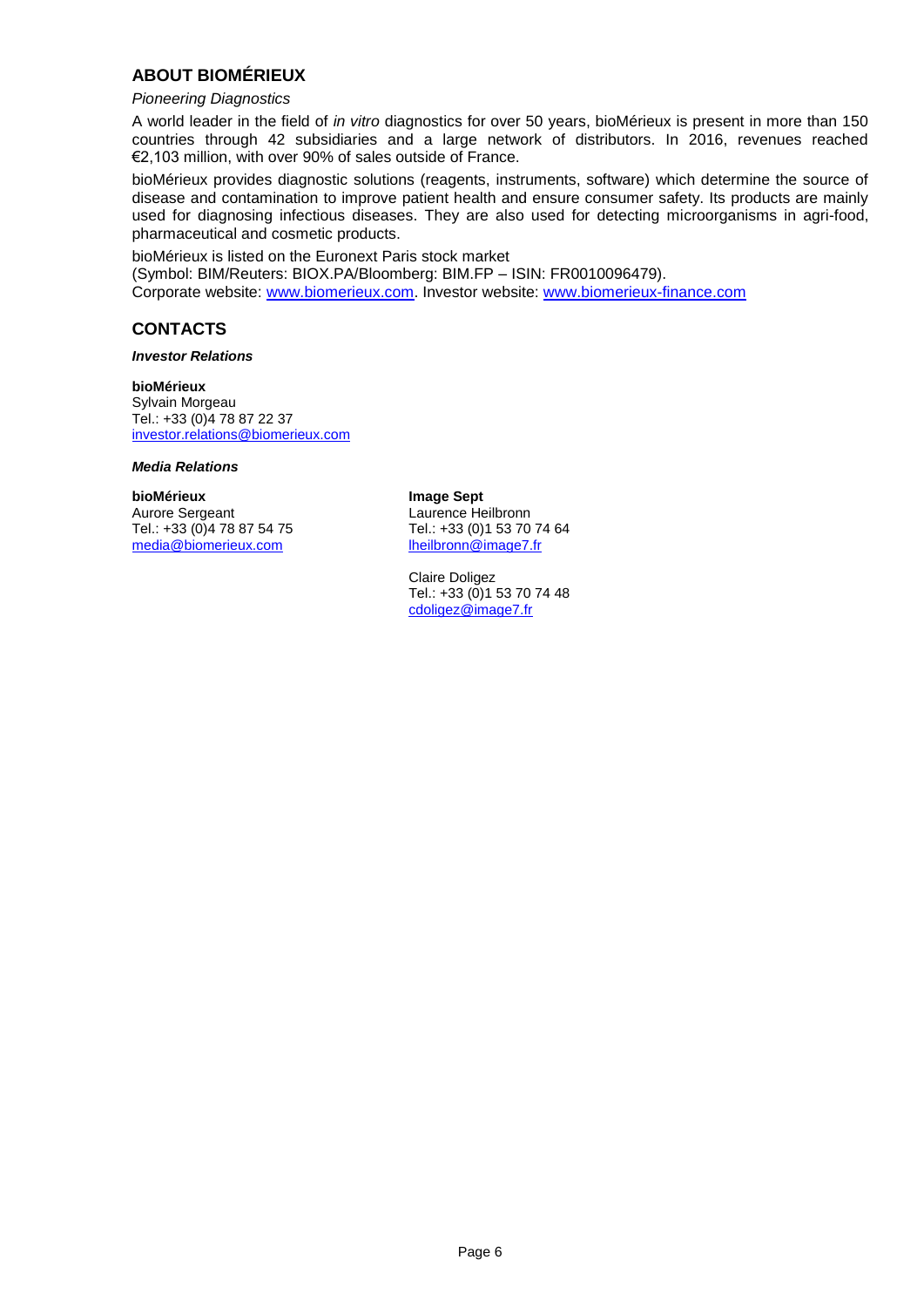## **APPENDIX 1: 2016 HIGHLIGHTS**

#### **Commercial offer**

 $\overline{a}$ 

In 2016 bioMérieux enhanced its commercial offer in several areas:

- On April 8, 2016, bioMérieux announced that BioFire Diagnostics, its molecular biology affiliate, received clearances from the U.S. Food and Drug Administration (FDA) to market the **FilmArray® Torch** system for use with all of the FDA-cleared panels. This system, which was also CE-marked at the same time, is currently available for sale in the United States and was launched in Europe in autumn 2016.
- On October 11, 2016, bioMérieux also announced that it had received U.S. FDA 510(k) clearance and a Clinical Laboratory Improvement Amendments (CLIA) waiver for the FilmArray® Respiratory Panel EZ (**FilmArray® RP EZ**). The CLIA waiver permits use of the test outside traditional clinical laboratories in sites such as physician's offices and urgent care centers.
- On June 28, 2016, the FDA issued 510(k) clearance to expand the use of the **VIDAS® B•R•A•H•M•S PCT<sup>™</sup>** assay using the change in procalcitonin levels over time to aid in the management of sepsis patients. Based on a recent study, monitoring PCT levels over four days (96 hours) can help doctors determine which sepsis patients are at the greatest risk of death, enabling them to quickly adjust the medical care for those patients.
- **The VIDAS<sup>®</sup> AMH** test was CE-marked in June 2016 and is now commercially available.<sup>5</sup> Anti-Müllerian hormone (AMH) testing assesses the ovarian follicle reserve in women and represents a significant advance in the treatment of female infertility, helping to optimize the protocols for medically assisted procreation by personalizing the different stages of ovarian stimulation. In addition, AMH can play a role in the diagnosis of ovarian dysfunction (caused for example by polycystic ovary syndrome). The new test enhances the existing range of VIDAS<sup>®</sup> women's health solutions for the diagnosis and follow-up of mother-to-fetus infections and for the investigation of reproductive hormone dysfunction.
- On October 6, 2016, bioMérieux announced the launch of **EviSight™ Compact**, an intelligent incubator system providing real time culture media reading. For use in pharmaceutical industry settings, EviSight™ Compact combines incubation, intelligent automated detection and enumeration of colonies of bacteria, yeasts and molds in a single system.
- bioMérieux announced the CE-marking of an **updated release** of its **BacT/ALERT® VIRTUO™** automated blood culture system, featuring new capabilities. The next generation system features blood level detection that directly measures the blood volume added to each blood culture bottle at loading time, to track and ensure collection of the recommended blood volume. The new system can also combine up to three additional incubator subunits connected to a command module to create an integrated configuration enabling the management of high volumes. The new BacT/ALERT<sup>®</sup> VIRTUO™ system has been submitted to the U.S. FDA for  $510(k)$  clearance
- **bioMérieux announced the launch of the first CE-marked database and reagent kits for the** identification of mycobacteria, *Nocardia*, and molds on the **VITEK® MS** mass spectrometry system. These difficult-to-identify organisms require specific culture conditions for appropriate growth and subsequent advanced methods for reliable identification to species level. The VITEK<sup>®</sup> MS extended database now enables the identification within minutes of 1,046 species representing 15,172 distinct strains of bacteria, yeasts and molds. It is part of a fully integrated solution combining identification with VITEK<sup>®</sup> MS and antibiotic susceptibility testing with VITEK<sup>®</sup> 2, resulting in superior workflow management.
- In November 2016, bioMérieux announced the launch of **eMAG<sup>®</sup>,** its new molecular biology platform for the extraction of nucleic acids (DNA, RNA). eMAG<sup>®</sup> builds on the quality, robustness and ease of use that have made the NucliSENS® easyMAG® platform so successful. The new eMAG® features automation from the primary sample tube, greater traceability and higher throughput, in addition to an unparalleled degree of flexibility, not previously available on an automated system for the extraction of nucleic acids. eMAG<sup>®</sup> is CE-marked and available on the European and United States markets. A program to gradually launch the system in other countries will be rolled out in early 2017.

Page 7 Additional information on product availability can be found at [www.biomerieux-diagnostics.com/vidas-amh-countries-list](http://www.biomerieux-diagnostics.com/vidas-amh-countries-list)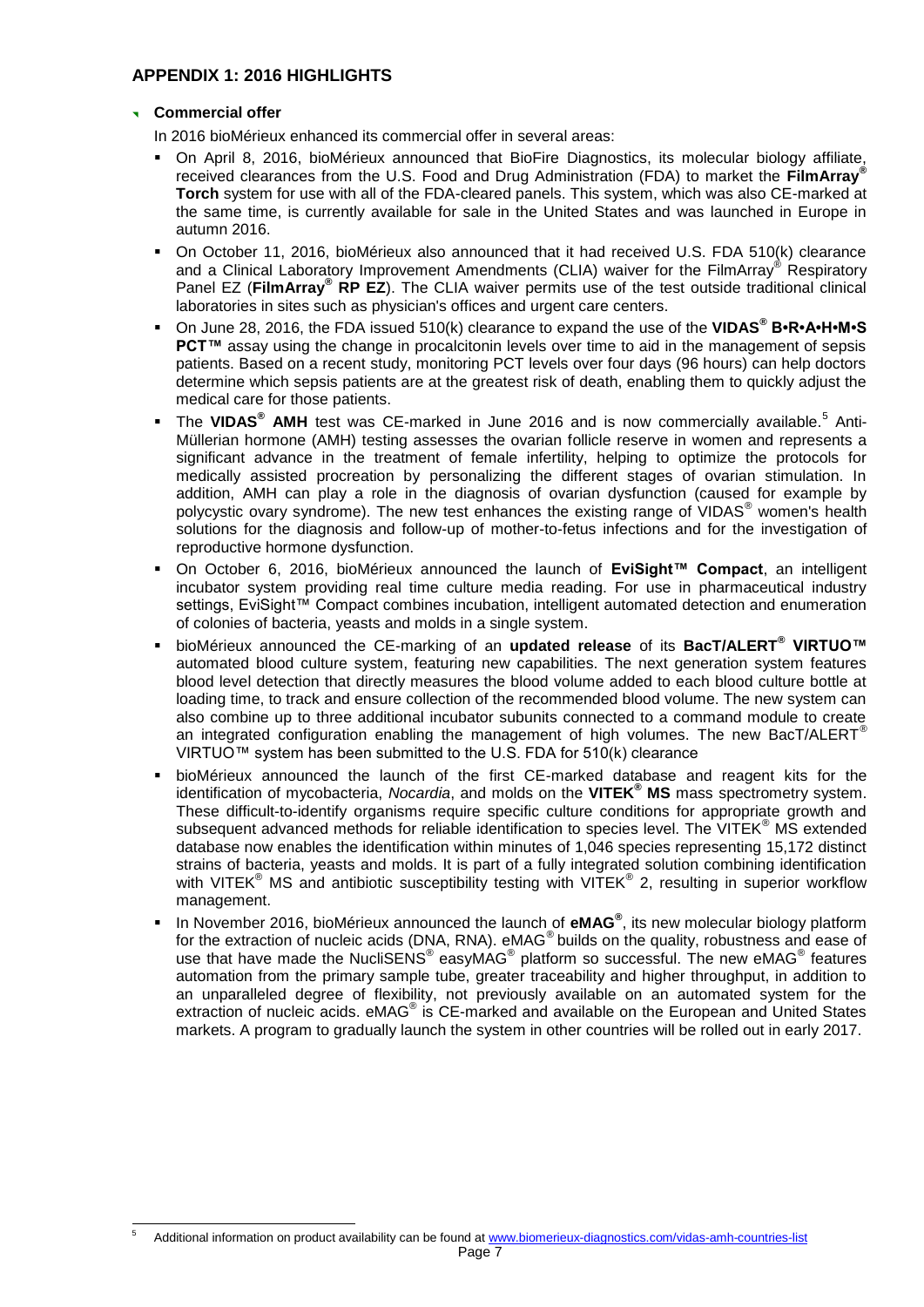#### **Acquisitions**

On June 1, 2016 bioMérieux, the world leader in industrial microbiological control, announced the acquisition of **Hyglos**, a company based in Bernried, Germany specializing in the detection of endotoxins. Founded in 2009, Hyglos has unique, recognized expertise in the development and production of recombinant proteins used to detect endotoxins in pharmaceutical products. The total consideration paid by bioMérieux to acquire all outstanding Hyglos shares will amount to a maximum of €24 million, phased over the next three years.

#### **Production and Quality System**

On July 8, 2016, France's ANSM drug regulatory agency notified bioMérieux that it had lifted the injunction letter issued in February 2015 following the completion of compliance work on certain production units at the facility in Craponne, France.

#### **Installed base**

At December 31, 2016, the **installed base** amounted to approximately 86,900 instruments, versus 84,500 instruments at December 31, 2015. In late 2016, the Group withdrew 2,600 of its information database systems following a physical inventory conducted at its customers' premises in several countries across the globe. Adjusted for these withdrawals, around 5,000 new instruments were installed in 2016, in line with 2015. Placed instruments as a proportion of total installations rose year-onyear, representing 9% of total installations versus 7% in 2015.

#### **Human resources**

At December 31, 2016, the Company had around 9,800 full-time-equivalent **employees** and temporary staff.

#### **Appointments**

Acting on the recommendation of the Chairman, the Board of Directors noted the appointment of **Michel Baguenault** as **General Secretary** with the following responsibilities: Secretary of the Board, Human Resources, Communications, Corporate Social Responsibility, Internal Audit, Risk and Compliance. The Board wishes to congratulate Michel Baguenault on his new role and thank him for the work accomplished.

bioMérieux also announced that **Pierre Boulud** had been appointed **Corporate Vice President of the Asia-Pacific region** with effect from November 2. Mr. Boulud has joined bioMérieux's Executive Committee and reports directly to Alexandre Mérieux, CEO. He has been in charge of bioMérieux's portfolio and strategic planning since January 1, 2017.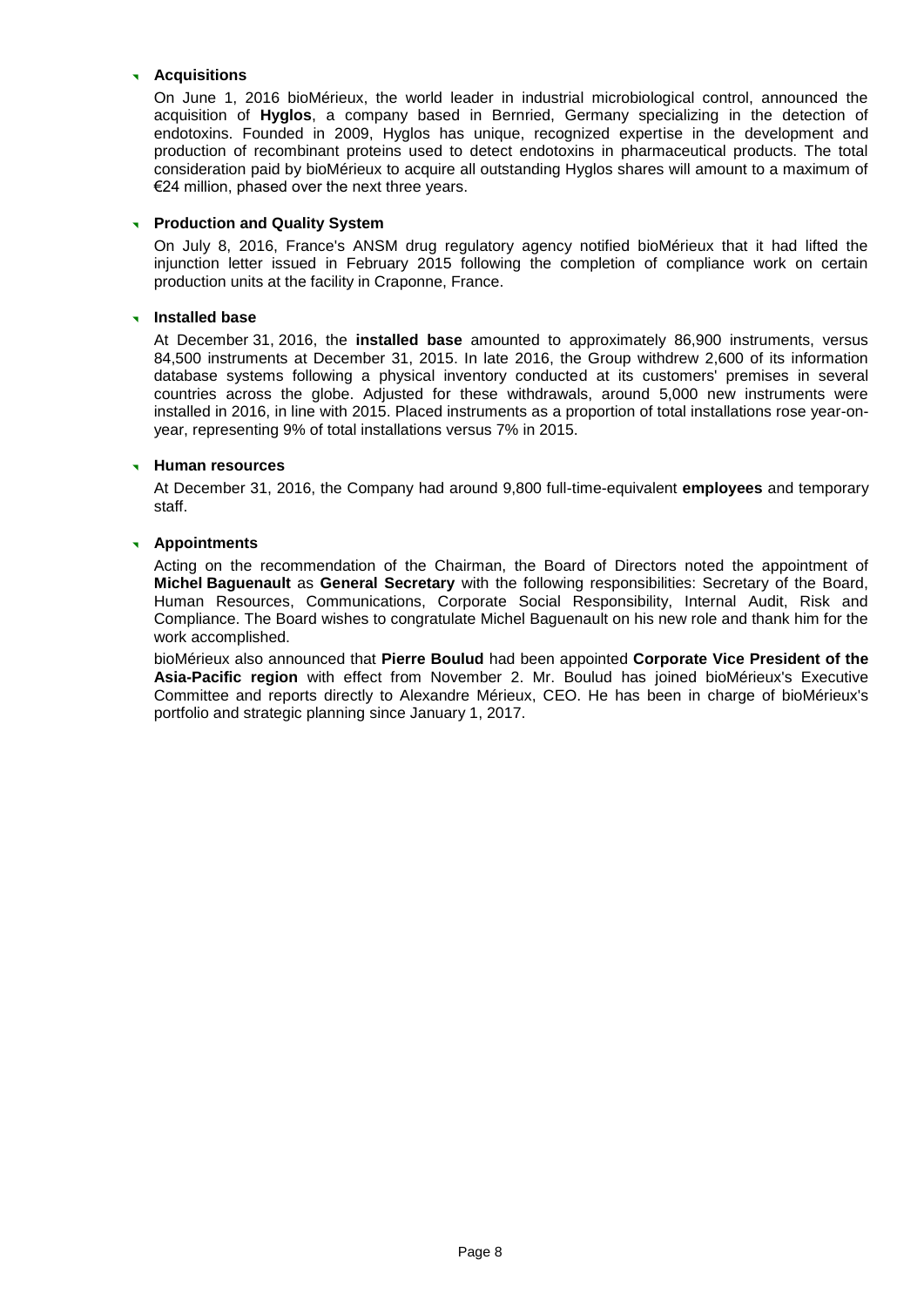## **Appendix 2: Sales by Region and Application**

| <b>Sales by Region</b><br>In $\epsilon$ millions | <b>Twelve</b><br>months<br>ended<br>Dec. 31,<br>2016 | Twelve<br>months<br>ended<br>Dec. 31,<br>2015 | % change<br>as reported | % change<br>at constant<br>exchange<br>rates and<br>scope of<br>consolidation |
|--------------------------------------------------|------------------------------------------------------|-----------------------------------------------|-------------------------|-------------------------------------------------------------------------------|
| Europe <sup>(1)</sup>                            | 851.1                                                | 842.7                                         | $+1.0%$                 | $+2.7%$                                                                       |
| Americas                                         | 877.2                                                | 749.3                                         | $+17.1%$                | $+19.0%$                                                                      |
| North America                                    | 739.2                                                | 612.2                                         | $+20.7%$                | $+20.6%$                                                                      |
| I atin America                                   | 138.0                                                | 137.0                                         | $+0.7%$                 | $+12.2%$                                                                      |
| Asia-Pacific                                     | 364.7                                                | 347.4                                         | $+5.0%$                 | $+6.3%$                                                                       |
| Total sales from the regions                     | 2,093.1                                              | 1,939.4                                       | $+7.9%$                 | $+9.7%$                                                                       |
| bioTheranostics                                  |                                                      | 18.4                                          |                         |                                                                               |
| <b>Applied Maths</b>                             | 3.8                                                  |                                               |                         |                                                                               |
| R&D-related revenue                              | 6.4                                                  | 6.8                                           |                         |                                                                               |
| <b>Total consolidated sales</b>                  | 2,103.2                                              | 1,964.7                                       | $+7.1%$                 | $+9.6%$                                                                       |

(1) Including the Middle East and Africa.

| <b>Sales by Application</b><br>In $\epsilon$ millions | <b>Twelve</b><br>months<br>ended<br>Dec. 31,<br>2016 | Twelve<br>months<br>ended<br>Dec. 31,<br>2015 | % change<br>as reported | % change<br>at constant<br>exchange rates<br>and scope of<br>consolidation |
|-------------------------------------------------------|------------------------------------------------------|-----------------------------------------------|-------------------------|----------------------------------------------------------------------------|
| <b>Clinical Applications</b>                          | 1,678.0                                              | 1,551.9                                       | $+8.1%$                 | $+9.9%$                                                                    |
| Microbiology                                          | 897.3                                                | 879.2                                         | $+2.1%$                 | $+4.0%$                                                                    |
| Immunoassays <sup>(1)</sup>                           | 451.7                                                | 435.6                                         | $+3.7%$                 | $+5.8%$                                                                    |
| Molecular Biology <sup>(2)</sup>                      | 322.8                                                | 226.2                                         | $+42.7%$                | $+43.3%$                                                                   |
| Other                                                 | 6.1                                                  | 11.0                                          | $-44.3%$                | $-46.9%$                                                                   |
| <b>Industrial Applications</b>                        | 379.9                                                | 362.7                                         | $+4.7%$                 | $+6.6%$                                                                    |
| bioTheranostics                                       |                                                      | 18.4                                          |                         |                                                                            |
| <b>BioFire Defense</b>                                | 35.2                                                 | 24.8                                          | $+41.9%$                | $+41.5%$                                                                   |
| <b>Applied Maths</b>                                  | 3.8                                                  |                                               |                         |                                                                            |
| R&D-related revenue                                   | 6.4                                                  | 6.8                                           |                         |                                                                            |
| <b>Total consolidated sales</b>                       | 2,103.2                                              | 1,964.7                                       | $+7.1%$                 | $+9.6%$                                                                    |

<sup>(1)</sup> Including VIDAS<sup>®</sup>: up 7.8% in 2016 (12-month basis).<br><sup>(2)</sup> Including FilmArray<sup>®</sup>: €249 million in 2016 (12-month basis).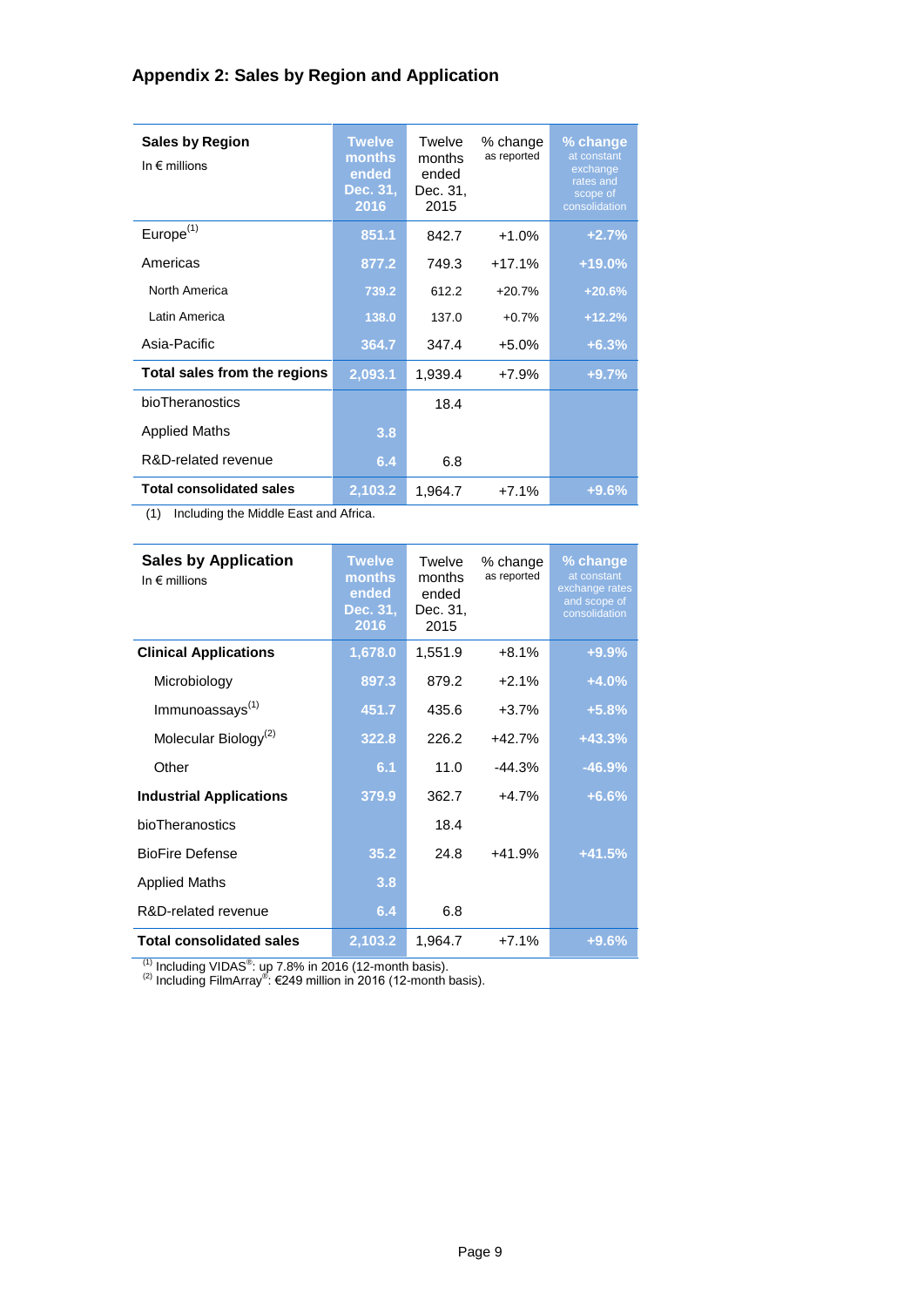## **Appendix 3: Impact of the new IT cost allocation model on the 2015 consolidated income statement**

| In $\epsilon$ millions              | As reported at<br>December 31, 2015 | As restated at<br>December 31, 2015 | <b>Difference</b> |
|-------------------------------------|-------------------------------------|-------------------------------------|-------------------|
| Cost of sales                       | (975, 4)                            | (989.1)                             | $-13.7$           |
| Selling and marketing expenses      | (365.4)                             | (366.0)                             | $-0.6$            |
| General and administrative expenses | (163.8)                             | (144.8)                             | 19.0              |
| R&D - business development          | (238.9)                             | (243.6)                             | $-4.7$            |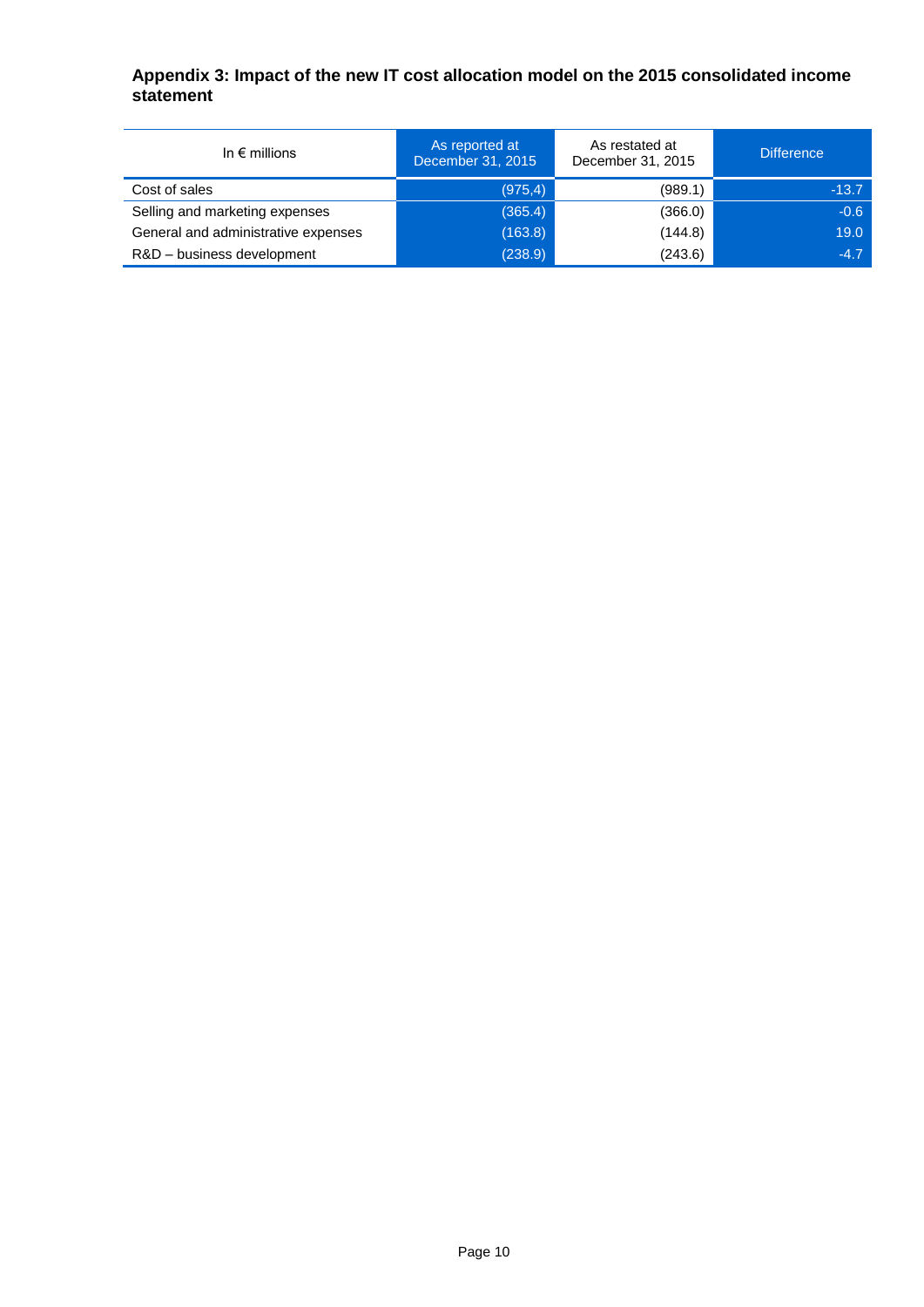## **Appendix 3: bioMérieux consolidated financial statements for the year ended December 31, 2016**

| In $\epsilon$ millions                                | 12/31/2016 | 12/31/2015 |
|-------------------------------------------------------|------------|------------|
| <b>Net Sales</b>                                      | 2,103.2    | 1,964.6    |
| Cost of sales                                         | (1,002.5)  | (975.4)    |
| Gross profit                                          | 1,100.7    | 989.2      |
| Other operating income                                | 38.5       | 38.9       |
| Selling and marketing expenses                        | (402.1)    | (365.4)    |
| General and administrative expenses                   | (167.4)    | (163.8)    |
| Research and development expenses                     | (271.9)    | (238.9)    |
| <b>Total operating expenses</b>                       | (841.4)    | (768.1)    |
| <b>Contributive operating income</b>                  | 297.8      | 260.0      |
| BioFire acquisition's fees and depreciation costs (1) | (25.2)     | (31.7)     |
| Operating income before non-recurring items           | 272.6      | 228.3      |
| Other non-recurring income (expenses)                 | 9.9        | (33.4)     |
| <b>Operating income</b>                               | 282.5      | 194.9      |
| Cost of net financial debt                            | (17.6)     | (24.6)     |
| Other financial items                                 | (5.6)      | 6.3        |
| Income tax                                            | (79.8)     | (65.9)     |
| Investments in associates                             | (0.2)      | (0.2)      |
| Net income of consolidated companies                  | 179.2      | 110.3      |
| Attributable to the minority interests                | 0.1        | (0.2)      |
| Attributable to the parent company                    | 179.1      | 110.5      |
| Basic net income per share                            | € 4.54     | € 2.80     |
| Diluted net income per share                          | € 4.54     | € 2.80     |

#### **bioMérieux CONSOLIDATED INCOME STATEMENT**

 $(1)$  See Appendix 4.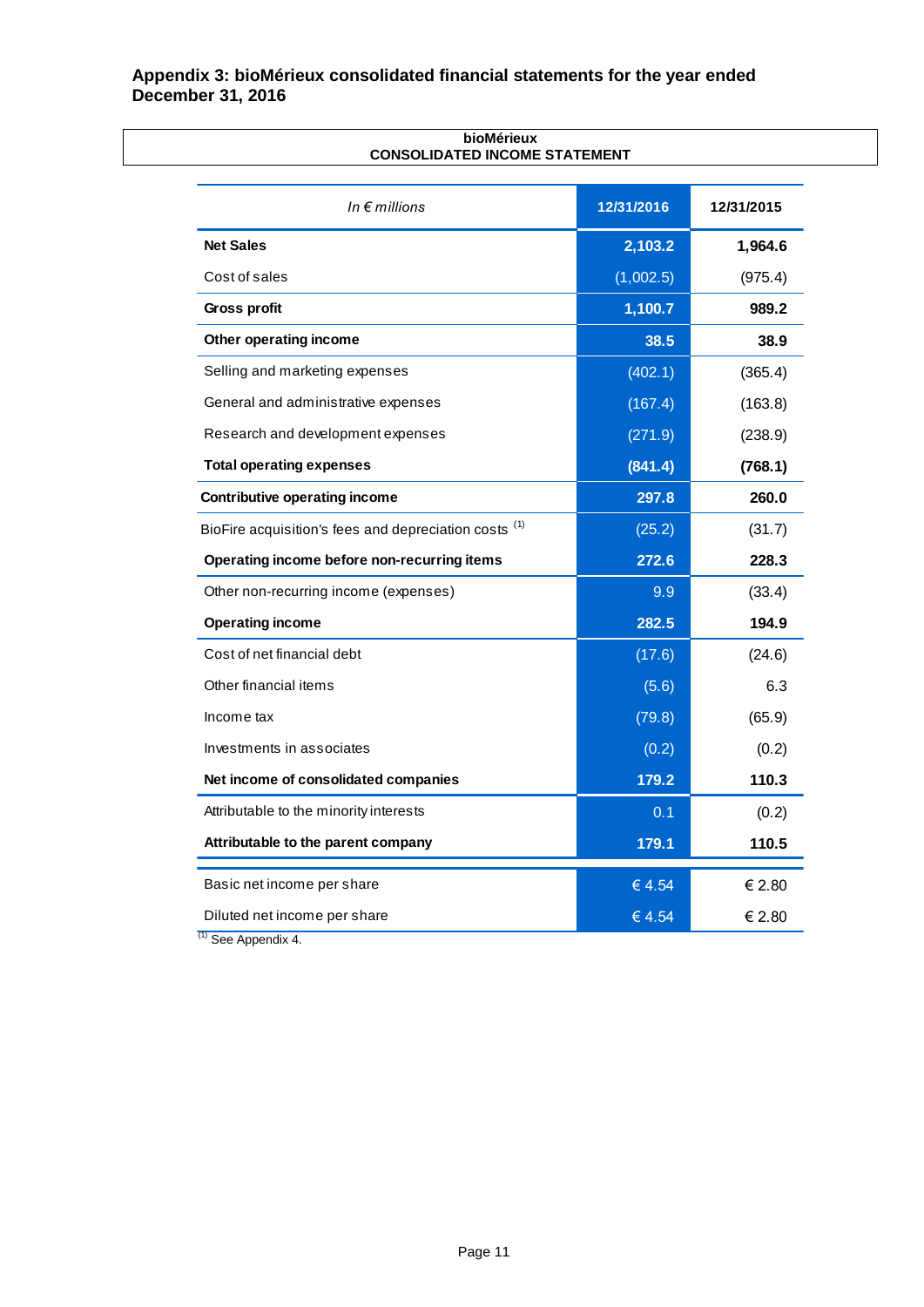| <b>ASSETS</b><br>(in $\epsilon$ millions)   | 12/31/2016 | 12/31/2015 |
|---------------------------------------------|------------|------------|
| Intangible assets                           | 492.6      | 476.5      |
| Goodwill                                    | 470.6      | 459.3      |
| Property, plant and equipment               | 734.5      | 573.6      |
| <b>Financial assets</b>                     | 36.9       | 60.0       |
| Investments in associates                   | 0.5        | 0.3        |
| Other non-current assets                    | 18.0       | 21.8       |
| Deferred tax assets                         | 92.8       | 80.1       |
| <b>Non-current assets</b>                   | 1,845.8    | 1,671.6    |
| Inventories and work in progress            | 404.4      | 355.8      |
| Accounts receivable                         | 465.8      | 445.1      |
| Other operating receivables                 | 79.8       | 86.4       |
| Tax receivable                              | 25.7       | 44.9       |
| Non-operating receivables                   | 28.8       | 16.9       |
| Cash and cash equivalents                   | 178.6      | 147.1      |
| <b>Current assets</b>                       | 1,183.0    | 1,096.1    |
| Assets held for sale                        | 0.0        | 5.9        |
| <b>TOTAL ASSETS</b>                         | 3,028.8    | 2,773.6    |
| <b>LIABILITIES AND SHAREHOLDERS' EQUITY</b> | 12/31/2016 | 12/31/2015 |
| (in $\epsilon$ millions)                    |            |            |
| Share capital                               | 12.0       | 12.0       |
| Additional paid-in capital & Reserves       | 1,428.0    | 1,372.0    |
| Net income for the year                     | 179.1      | 110.5      |
| <b>Shareholders' equity</b>                 | 1,619.1    | 1,494.5    |
| <b>Minority interests</b>                   | 2.2        | 8.1        |
| <b>Total equity</b>                         | 1,621.4    | 1,502.6    |
| Net financial debt - long-term              | 365.4      | 308.9      |
| Deferred tax liabilities                    | 167.3      | 162.8      |
| Provisions                                  | 115.0      | 110.3      |
| <b>Non-current liabilities</b>              | 647.6      | 582.0      |
| Net financial debt - short-term             | 87.9       | 61.8       |
| Provisions                                  | 36.8       | 18.2       |
| Accounts payable                            | 175.6      | 176.9      |
| Other operating liabilities                 | 324.2      | 284.0      |
| <b>Tax liabilities</b>                      | 37.2       | 46.7       |
| Non-operating liabilities                   | 98.2       | 95.9       |
| <b>Current liabilities</b>                  | 759.8      | 683.5      |
|                                             | 0.0        | 5.5        |
| Liabilities related to assets held for sale |            |            |

**bioMérieux**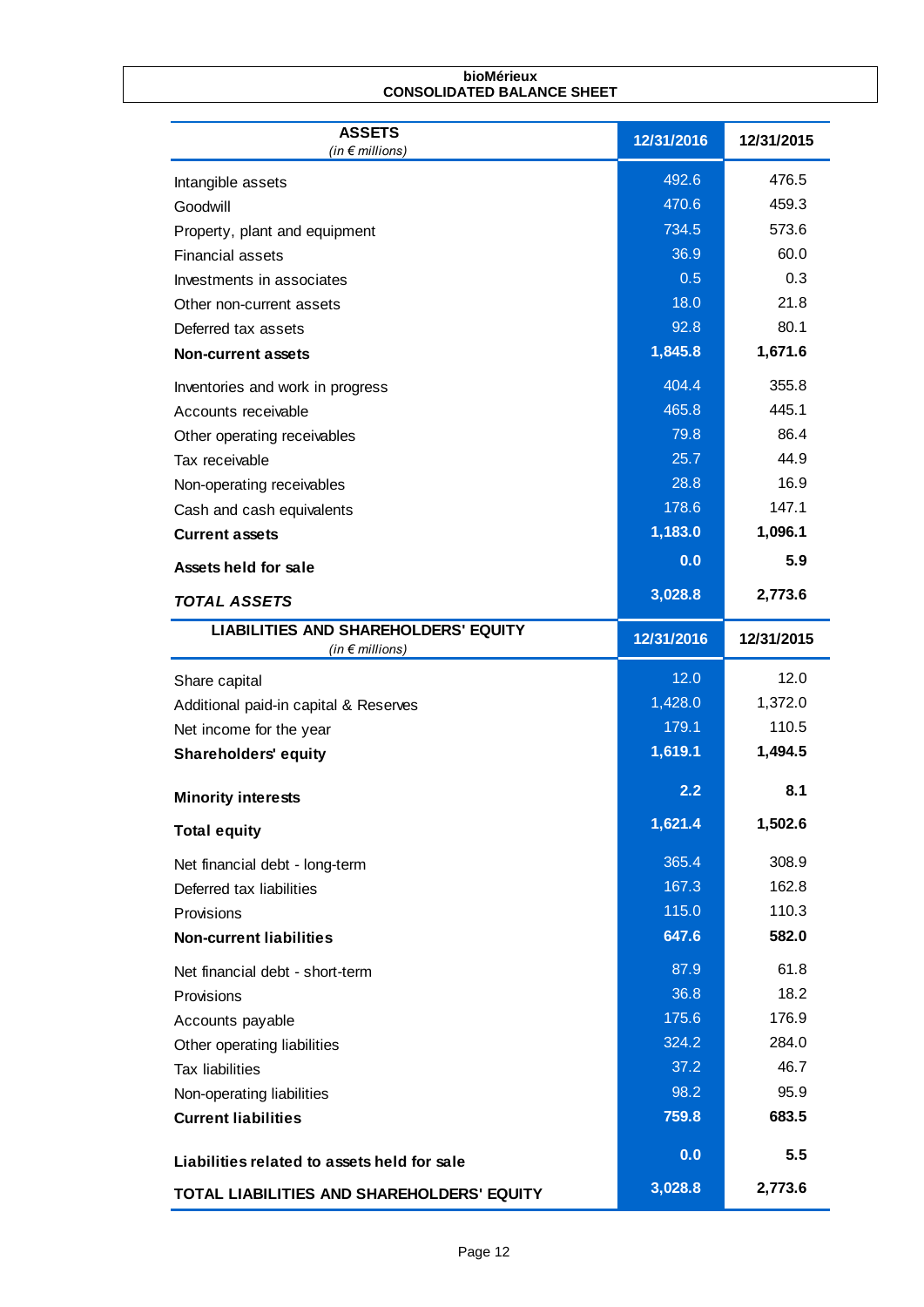#### **bioMérieux CONSOLIDATED CASH FLOW STATEMENT**

| In millions euros                                                                                                                                                                   | 12/31/2016       | 12/31/2015 |
|-------------------------------------------------------------------------------------------------------------------------------------------------------------------------------------|------------------|------------|
| Net income of consolidated companies                                                                                                                                                | 179.2            | 110.3      |
| - Investments in associates                                                                                                                                                         | 0.2 <sub>0</sub> | 0.2        |
| - Cost of net financial debt                                                                                                                                                        | 17.6             | 24.6       |
| - Other financial items                                                                                                                                                             | 5.6              | (6.3)      |
| - Current income tax expense                                                                                                                                                        | 79.8             | 65.9       |
| - Operating depreciation and provisions on assets                                                                                                                                   | 143.1            | 120.4      |
| - Non-recurring items and BioFire acquisition's fees and depreciation costs                                                                                                         | 15.3             | 65.1       |
| <b>EBITDA</b> (before non-recurring items)                                                                                                                                          | 440.9            | 380.4      |
| Other non current operating gains/losses<br>(w/o exceptionnal depreciations, assets losses and capital gains/losses)                                                                | 0.0              | 0.0        |
| Other financial items<br>(w/o accruals & disposal of financial assets)                                                                                                              | (6.4)            | 0.6        |
| Operating provisions for risks and contingencies                                                                                                                                    | 12.3             | 5.1        |
| Change in fair value of financial instruments                                                                                                                                       | (1.5)            | (3.3)      |
| Share-based payments                                                                                                                                                                | 3.5              | 1.2        |
| Elimination of other gains and losses without any impact on cash or<br>operations                                                                                                   | 7.9              | 3.6        |
| Change in inventories                                                                                                                                                               | (41.1)           | (40.4)     |
| Change in accounts receivable                                                                                                                                                       | (10.0)           | 16.0       |
| Change in accounts payable                                                                                                                                                          | (3.4)            | (17.3)     |
| Change in other operating working capital                                                                                                                                           | 21.8             | 4.8        |
| Change in operating working capital (1)                                                                                                                                             | (32.7)           | (36.9)     |
| Other non operating working capital                                                                                                                                                 | (3.3)            | (9.4)      |
| Change in non-current assets                                                                                                                                                        | 4.3              | 2.2        |
| Other cashflows from operation                                                                                                                                                      | (31.7)           | (44.1)     |
| Income tax paid                                                                                                                                                                     | (81.5)           | (29.9)     |
| Net cash flow from operations                                                                                                                                                       | 335.6            | 310.0      |
| Purchase of property, plant and equipment <sup>(2)</sup>                                                                                                                            | (233.0)          | (208.2)    |
| Proceeds on fixed asset disposals                                                                                                                                                   | 5.3              | 18.6       |
| Purchase of financial assets / Disposals of financial assets                                                                                                                        | 8.1              | (17.9)     |
| Impact of changes in the scope of consolidation                                                                                                                                     | (37.6)           | (0.5)      |
| Net cash flow from (used in) investment activities                                                                                                                                  | (257.2)          | (208.0)    |
| Increase in capital                                                                                                                                                                 | 0.0              | 0.0        |
| Purchases and proceeds of treasury stocks                                                                                                                                           | (14.1)           | (0.7)      |
| Dividends to shareholders                                                                                                                                                           | (39.5)           | (39.5)     |
| Cost of net financial debt                                                                                                                                                          | (17.6)           | (24.6)     |
| Change in confirmed financial debt                                                                                                                                                  | 18.6             | 2.6        |
| Net cash flow from (used in) financing activities                                                                                                                                   | (52.5)           | (62.1)     |
| Net change in cash and cash equivalents                                                                                                                                             | 25.9             | 39.8       |
| Net cash and cash equivalents at the beginning of the year                                                                                                                          | 136.7            | 103.9      |
| Impact of currency changes on net cash and cash equivalents                                                                                                                         | (15.9)           | (6.9)      |
| Net cash and cash equivalents at the end of the year                                                                                                                                | 146.7            | 136.7      |
| <sup>(1)</sup> Including additions to and reversals of current provisions.<br><sup>(2)</sup> Of which €178 million in respect of industrial capex in 2016 and €157 million in 2015. |                  |            |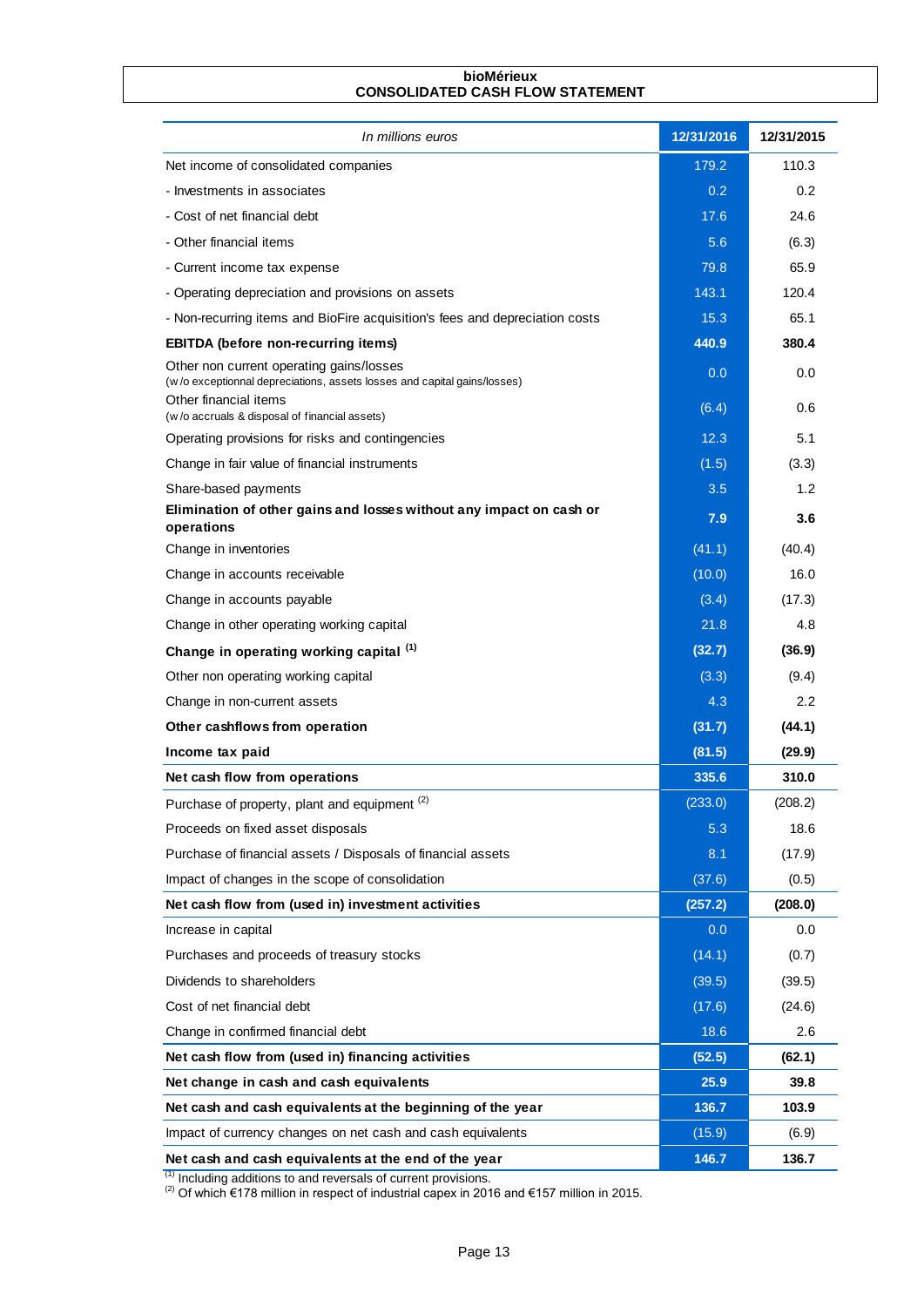### **Appendix 4: Table reconciling contributive operating income before non-recurring items to operating income before non-recurring items and operating income**

**Contributive operating income before non-recurring items** corresponds to operating income before non-recurring items related to the acquisition and integration of BioFire and before accounting entries relating to the company's purchase price allocation. **Operating income before non-recurring items** corresponds to **operating income** before material, extraordinary and non-recurring items, which are included in "other non-recurring income and expenses from operations".

| Table reconciling contributive operating income before non-recurring items to operating income<br>In $\epsilon$ millions | 2016 | 2015 |
|--------------------------------------------------------------------------------------------------------------------------|------|------|
| <b>Contributive operating income before non-recurring items</b>                                                          | 298  | 260  |
| BioFire acquisition costs                                                                                                |      |      |
| Amortization of BioFire technologies and intangible assets                                                               | (19) | (19) |
| Utilization of BioFire inventory remeasured at fair value                                                                |      |      |
| Termination fees on BioFire distributor agreements                                                                       |      |      |
| Provision for retention bonus                                                                                            | (7)  | (13) |
| Operating income before non-recurring items                                                                              | 273  | 228  |
| Other non-recurring income and expenses from operations, net                                                             | 10   | (33) |
| <b>Operating income</b>                                                                                                  | 282  | 195  |